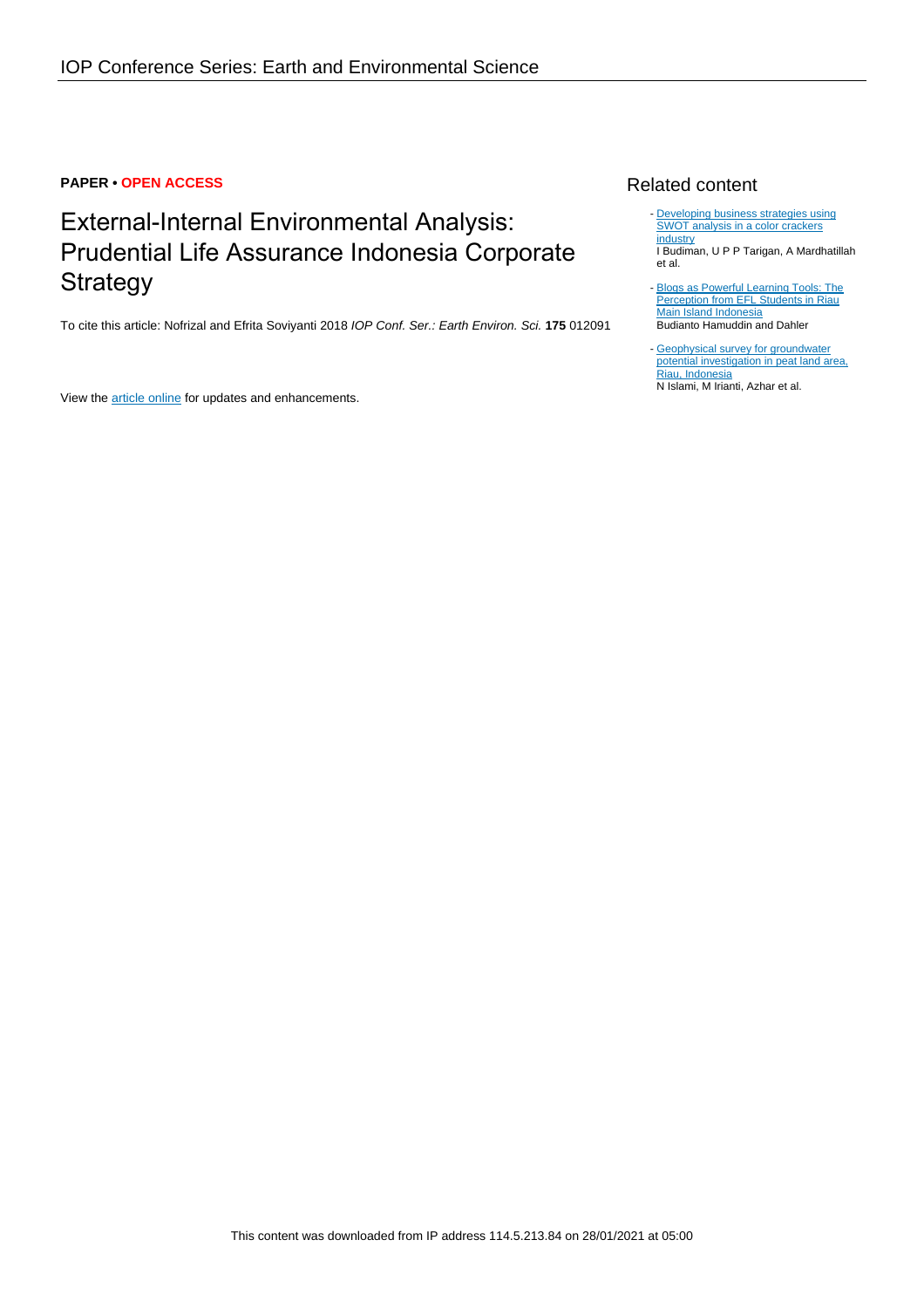## **External-Internal Environmental Analysis: Prudential Life Assurance Indonesia Corporate Strategy**

**Nofrizal<sup>1</sup> and Efrita Soviyanti<sup>1</sup>**

<sup>1</sup>Universitas Lancang Kuning, Pekanbaru, 28265, Indonesia Telp: 085225573311 E-mail: nofrizalfe@unilak.ac.id <sup>1</sup>Universitas Lancang Kuning, Pekanbaru, 28265, Indonesia Telp: 085225573311 E-mail: efritasoviyanti@unilak.ac.id

**Abstract:** This research is important for insurance industry in province Riau Indonesia with this condition right now, problem of this research how corporation strategy Prudential Life Assurance Indonesia for growth and catching big opportunity in Province Riau. Aim this research to find suitable strategy to catch big opportunity insurance business in Province Riau. The method of this research use descriptive qualitative with data primer and secondary from 12 branch in province Riau and step of this research using management strategy tool there are EFAS (External Factors Analysis Summary), IFAS (Internal Factors Analysis Summary), SWOT-8K, and TWOS matrix. Result of this research show strategy corporate Prudential life assurance is growth strategy because strategic position Prudential Life Assurance in stable growth strategy quadrant IB, it means competitive advantage prudential life assurance was low then business opportunity, so prudential life assurance can grow (Aggressive Strategy) using with their capability. Prudential can using several strategy there are creating system control management, creating good agent and building good positioning using electronic media and print media.

*Keywords:* Strategy corporate, Assurance, Growth Strategy

## **1. Introduction**

Insurance as one of the financial institutions engaged in the field of coverage is a modern institution of the findings of the western world born with the spirit of enlightenment. This institution, together with the bank's financial institutions, became the driving force of the economy in the modern and sustainable era of the present era.Riau Province has a promising economic potential with a population of 5,543,031 people it is a big prospect, while the economic growth rate of Riau province an average of 5.01 percent. While the plantation sector is oil palm and rubber with total production of coconut palm oil (CPO) of 3,386,800 tons per year other than the plantation sector of Riau province also has forest & fish, industries such as (Chevron Corporation, PT Indah Kiat Pulp & Paper Tbk and others (Ibis, Novotel, Cast, Ska Mal, Ciputra mall and others) The financial sector also continues to grow as more private banks and BPRs show Riau province as an area which will become the economic center of Sumatra.

Seeing the potential situation and potential of Riau province, the insurance industry companies in Indonesia also took part by establishing an insurance company in Riau province (Based on data from the Financial Services Authority (OJK) in 2015 the number of insurance in Indonesia is 91 insurance companies). While in Riau Province the number of insurance companies continue to be generally growing. According to the chairman of the Indonesian General Insurance Association (AAUI) of Pekanbaru branch, Budi HendroTjahjono, the number of insurers in Riau Province is 53, among others: Zurich, Astralife, Manulife, Sinarmas, Allianz, Generel, AOI, AxaMandiri, jiwasraya and others. With the increasing number of companies that will seize the market share is still wide and potential. Then it will lead to competition, the competition certainly has the goal of a victory and to be able to win in the competition required strategy. That the company's strategy is a comprehensive planning formula of how the company will achieve its mission and objectives. The corporate-level

1 Content from this work may be used under the terms of the[Creative Commons Attribution 3.0 licence.](http://creativecommons.org/licenses/by/3.0) Any further distribution of this work must maintain attribution to the author(s) and the title of the work, journal citation and DOI. Published under licence by IOP Publishing Ltd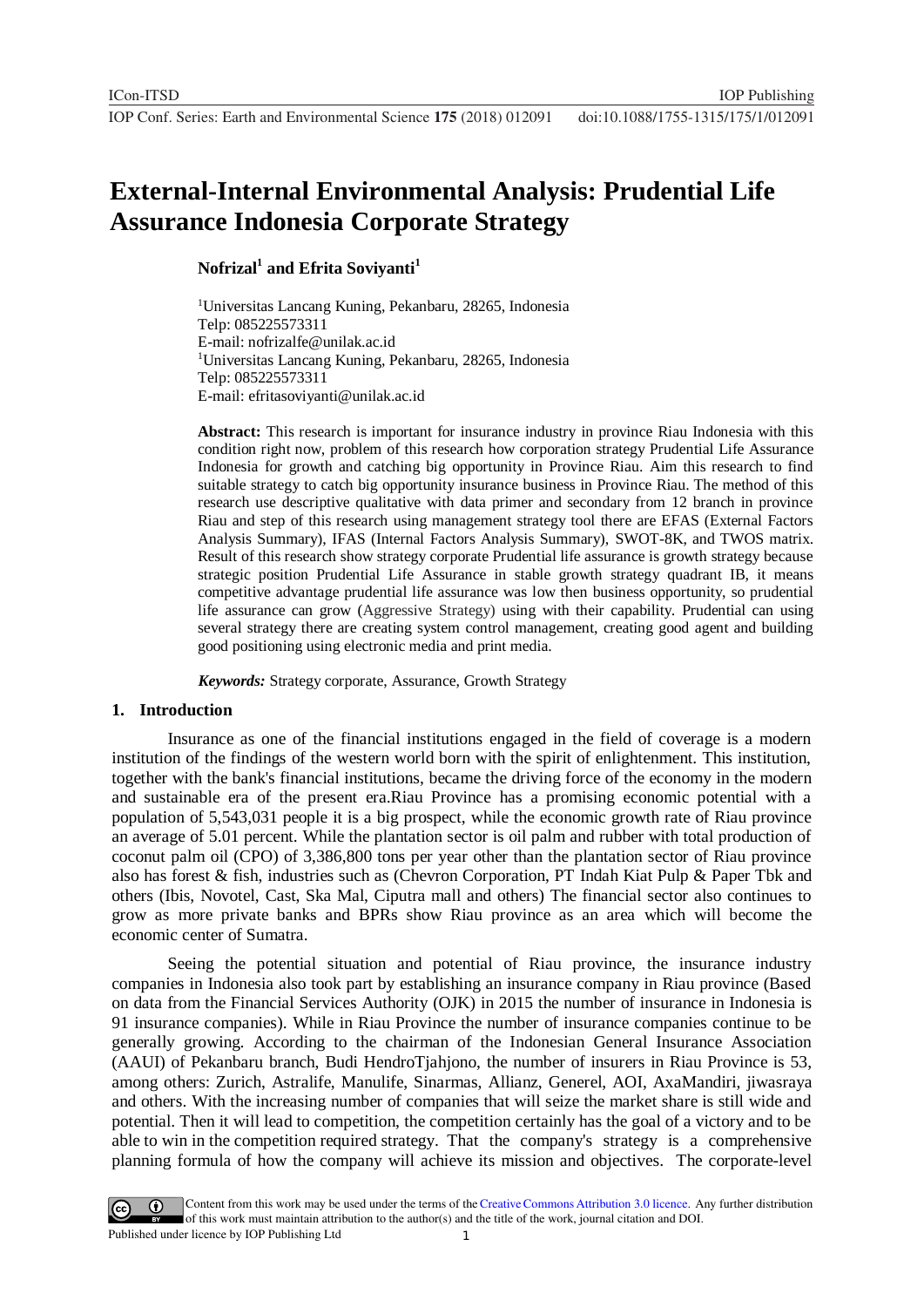strategy describes the overall corporate direction of the company's general attitude toward the direction of growth and management of various businesses and product lines to achieve a balanced portfolio of products and services. Corporate strategies that companies can do consist of Growth, Stabilization and Restructuring.

Corporate strategy focuses on long-term and broad questions about what is desired in the business. A way of how a company creates value and configuration and its multi-market activities. Every corporation should determine for the long term what business or industry should the company be located and what competencies will be developed to win the competition so that the company will be able to sustained. One of the important facts of Prudential Indonesia's corporate strategy (Based on December 31, 2014, Prudential Indonesia has its head office in Jakarta with 6 Marketing offices in Bandung, Semarang, Surabaya, Denpasar, Medan and Batam), and 380 Marketing Offices Mandiri (KPM) throughout Indonesia. But to be able to win the competition in the insurance industry in the province of Riau is not as easy even though at this time PT. Prudential Life Assurance is growing and growing. PT. Prudential Life Assurance in Riau Province also requires a strategy to compete. The ultimate objective of a competitive strategy is to tackle environmental forces for the benefit of the company and it takes tactics to win the competition and maintain market share position so that quality, price, promotion, product and service competition is inevitable which requires substantial investment. Further, he proposed corporate strategy for the development of small shoe industry CV. Mimosabi Handmade Shoes is quality and productivity improvement and continuous research & development. While research conducted Nurlaelasari, Yopita Corporate strategy that must be done on his research in PT. Ultrajaya is a product development and market development. Based on background above the problem of this research is how strategy corporate Prudential Life Assurance to growth in Riau Province based on the condition.

## **2. Method**

This research used qualitative method. According to (Sugiyono, 2012) Suggested that qualitative methods describe and understand the meaning behind visible data. Techniques in collecting research data using interview techniques, observation and literature study with 24 respondent there is Senior Unit Manager (SUM) and Unit Manager (UM). Methods of analyzing data using stages. External environment analysis (EFAS) PEST and Five Force Porter, Internal environmental analysis (IFAS), Resource Base view and VRIO, Determining Company Position (SWOT-8K Matrix), Strategy formulation using TWOS matrix.

### **3. Result and Discussion**

### *3.1 External Environmental Analysis*

In this section it have several topic to analysis external environment there is about Politic, Economic, Social Culture, Technology, and Five Force Porter. Politics is closely linked to government policies that govern how the company operates. This policy is made by the DPRD in the area. In Riau province according to data. The index value of the variable "Role of Government Bureaucracy" in Riau Province in 2015 was 29.78, significantly decreased by 70.22 points when compared to the achievement in 2014 that was 100.00. This significant decrease is due in 2015 there is a change of indicators that make up the variable. Economic per-capita GRDP of Riau Province shows an increase every year, along with the increase in nominal value of GRDP and population. This indicator shows that economically every resident of Riau on average able to create PDRB or (value added) by value per capita in each year. While from the revenue of regency / municipality governments throughout Riau Province (2014) has increased than the previous year, with total revenue 24.305 trillion.

Social culture in 2010-2015 and when viewed by district / city, Pelalawan District, Rokan Hulu Regency, and Siak Regency are the three districts / cities with the largest. Meanwhile, Indragiri Hilir and Meranti Islands are the two districts / cities with the smallest LPP. Of the 12 districts /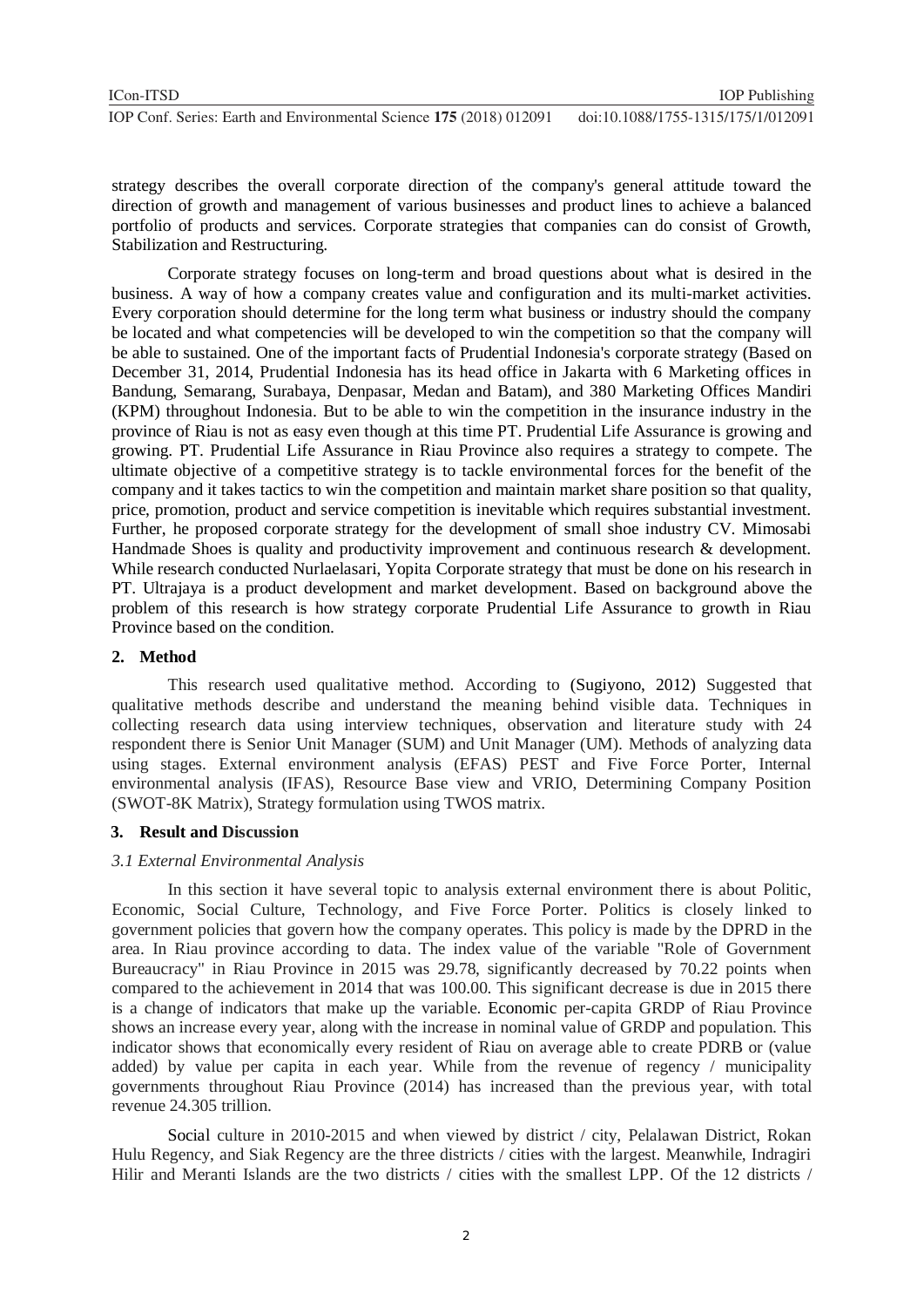**1234567890** ''"" IOP Conf. Series: Earth and Environmental Science **175** (2018) 012091 doi :10.1088/1755-1315/175/1/012091

municipalities in Riau, there are 6 districts / municipalities with LPP above the provincial figure, and the remainder (6 districts / municipalities) below the province. TechnologyRiau Province has run electronic systems in government activities (E-Government). Through the development of E-Government done management system arrangement and work processes within the government environment by optimizing the utilization of information technology includes 2 activities of data management and management information. Five Force Porter Competition is already in the life insurance industry in Riau province. There is 45 life insurance in the province of the Global and National scale. While according to the toughest competitor of prudential based on the best insurance according to the magazine of the investor is JiwaSeraya, PT PaninDai-ichi Life, PT BNI Life Insurance, PT Asuransi JiwaAdisaranaWanaartha, and PT Asuransi JiwaInhealth Indonesia. Suppliers have influence. For suppliers do not have a great influence because to provide Prudential Indonesia needs in the field of investment is set up by. By overseeing suppliers from more insurance companies to the custodian bank. Ease of company for. Based on Indonesia's wide insurance market share with a ratio of 1% per cent of GDP compared to Singapore insurance can contribute 5% of GDP.

Then Indonesia is one of the good and lucrative market share for the next 5 years to be a very interesting data for investment to build new insurance company in Indonesia or from foreign investor or local investor to try to gain profit in insurance so opportunity for newcomer enough big. The effect of substitution on insurance, whether the consumer can obtain substitute goods easilyThe more and near the substitution goods, the customer can also switch easily.This force is influenced by several factors such as switching costs, the tendency to substitution, product differentiation, and others. Substitution of insurance in Indonesia is: Strict competition of banks that offer various products such as, deposits with high interest. Based on EFAS matrix after calculation and analysis above, it is known that the most influential opportunity factor for Prudential life Indonesia is population, expensive health cost, and level of knowledge about insurance. The total of opportunities after the calculation is 3.483. While the most prominent factor threat indicator against Prudential life Indonesia in Riau province is number of competitor in insurance industry and government policy about insurance. As for total number of threat after the calculation is 3.309. From both indicators of threat and probability of positive value is found that the indicator of opportunity greater than the threat of 0.174. This opportunity should be captured by PT. Prudential in Riau Province.

#### *3.2 Internal Environment Analysis*

To identify resources that will provide advantages for Prudential Indonesia in Riau province we use Value Chain Analysis combined with Resource Based View of The Firm and VRIO Framework see Value chain drawings

To determine the strength and weakness factors of Prudential in Riau Province based on resource base view approach and VRIO (Value, Rarity, Imitability and Organization). The results of the VRIO analysis framework can be summed up in Prudential's strengths and weaknesses in Riau Province such as facilities, One day Seminar, HR Training with UI, Reward System, Career, Branch, Total Assets, PRUsales academy, and SFA (Sales Force Automation). Based on the IFAS table after the analysis and calculated, the most influential factors for Prudential in Riau Province are SyariahRevenue/income, Good Risk-based Capital (RBC), M3 (Monday Meeting), Human Resource Development, and Total Assets. The total of the total strength of Prudential in Riau Province is 3.242, While for the indicators for the most influential weaknesses are Reward System, Facilities, and Career path with the total overall weakness is 1.711.

Having known the number of each indicator. Then Internal Prudential the next is to determine the difference in value / score of the company's internal as for the value of the score is 1.531. So the strategic position of Prudential Life Assurance after analyzed using SWOT-8K matrix by looking at the difference value of the internal and internal environment. This study found that the strategic position of Prudential in Riau Province is in the IA quadrant is an aggressive growing strategy. Aggressive Strategy) is a logical, analytical and conceptualization of priority issues (in the long term, short and urgent), to be used as a reference in determining steps, actions, tips, and tactics that must be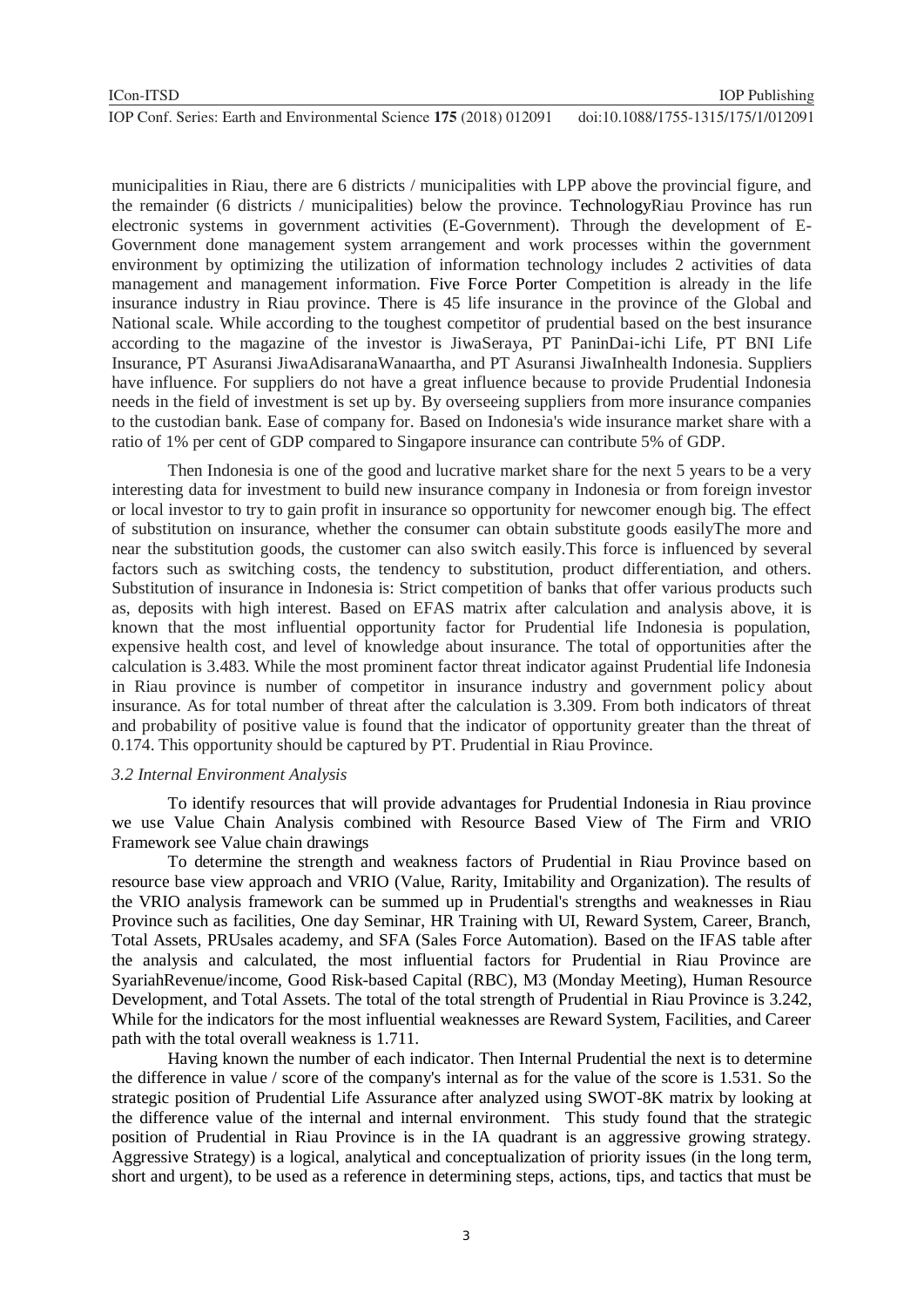done in an integrated manner so that the activities performed in accordance with the objectives, Objectives, and outcomes (outputs) that must be achieved based on predetermined policies. The Aggressive Strategy is focused on solving all obstacles faced with the strategy that has been formulated. Furthermore, after known position of Prudential Life Assurance strategy in Riau Province next step is strategy formulation using TWOS matrix arrangement can be seen in table 3 below.

In matrix TWOS we have four (4) strategy there is SO Strategy, WO Strategy, ST Strategy, and WT Strategy all of them can use for growth strategy such as strategy SO (Maximize insurance products concept of sharia,Offer more promising future guarantee products, Opening branches that have not yet established districts in Riau Province). With this SO Strategy it can make Prudential Life Assurance winning from competition assurance in Riau Province but Prudential must fix their problem there are WO Strategy (Maximize Reward system to agents, providing knowledge with trainings and motivation to HRD, Selecting a reliable candidate agent with a recruitment system).

#### **4. Conclusions and Recommendations**

Based on the above results and discussions, it can be concluded that the prudential life assurance in Riau province has a strong enough strength to capture the opportunities in Riau province. This is evident from the data that prudential continues to add branches which previously have only a few now have 12 branches in Riau province. Prudential has a strategic position in the good competition that is in quadrant IA this means prudential can use all its power now to develop and advanced insurance industry in Riau Province. While corporate strategy that can be used to develop and capture opportunities is to continue to add prudential branches in Riau province such as Kuansing regency, Kampar regency, Rokanhulu and RokanHilir regencies.

The next strategy is to maximize sharia products because almost 90% of Riau's population are Muslims. The advice on Prudential is to improve the reward system and career path because the agent is the spearhead of the insurance industry if the moresharpagent then the better the insurance company, then continue to maximize the development of human resources owned and evaluate each strategy that has been made.

### **5. References**

- [1] A. Gultom, "Profil Demokrasi Indonesia di Provinsi Riau Tahun 2015," Pekanbaru, 2016.
- [2] C. E. B. Thomas L Wheelen, J David Hunger, Alan N Hoffman, *Strategic Management and Business Policy: Globalization, Innovation and Sustainability: Global Edition*. Pearson Higher Ed, 2015.
- [3] I. Barros, J. Hernangómez, and N. Martin-Cruz, "A theoretical model of strategic management of family firms. A dynamic capabilities approach," *J. Fam. Bus. Strateg.*, vol. 7, no. 3, pp. 149– 159, 2016.
- [4] A. Davies, E. John, and A. Thomas, "Corporate strategy development via numerical situation analysis," *Benchmarking An Int.*, 2014.
- [5] F. R. David, *Strategic Management*, 12 edition. New jersey: Pearson Education, 2010.
- [6] J. L. Thompson and F. Martin, *Strategic management.*, 6th ed. United State: Cengage Learning, 2010.
- [7] G. Stonehouse and B. Snowdon, "Competitive advantage revisited: Michael Porter on strategy and competitiveness," *J. Manag. Inq.*, vol. 16, no. 3, pp. 256–273, 2007.
- [8] C. Devi and D. Candrika, "(Corporation Strategies for Small Industries Development Case Study: CV. Mimosabi Handmade Shoes," *J. Integr.*, vol. 1, no. 2, pp. 175–190, 2011.
- [9] R. Nurlaelasari, M. Yopita, and A. Durahman, "Corporate Strategic Management Analysis of PT Ultrajaya Milk Industry and Trading Company Tbk," *Int. J. Sci. Res.*, vol. 3, no. 6, pp. 2178– 2183, 2014.
- [10] P. Sugiyono, *Metode Penelitian Kuantitatif, Kualitatif dan R&D. Bandung*, Cetakan Ke. Bandung: Alfabeta, 2012.
- [11] F. R. D. and F. R. David, *Strategic Management: A Competitive Advantage Approach, Concepts*